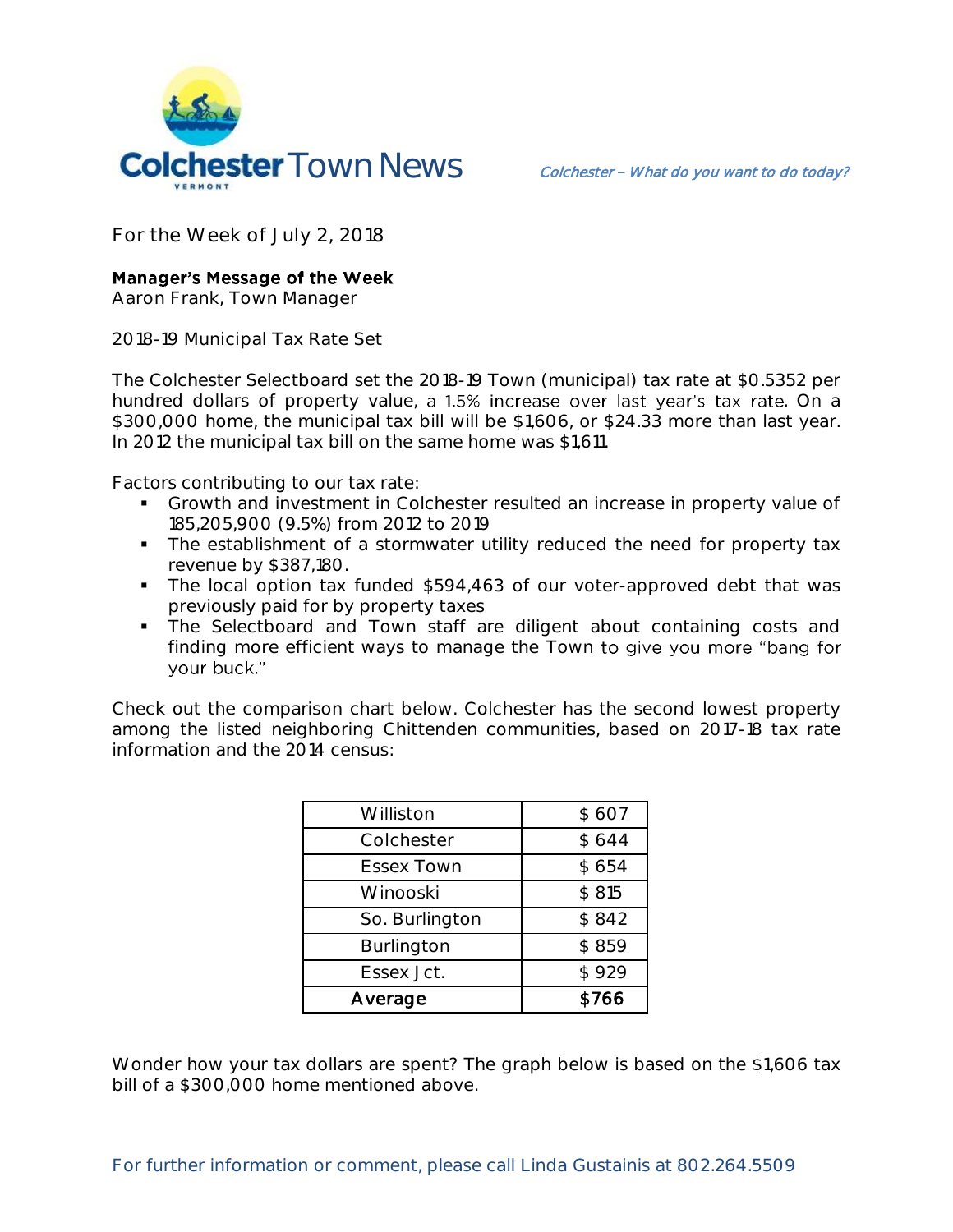



Breakdown of Expenditures for Your Town Services

"Other" includes fund transfers, Administration, Economic Development, Finance, Assessor, IT, Health Service, Cemeteries, Selectboard, and intergovernmental.

## Colchester Causeway Re-Opens

The Town of Colchester is pleased to announce the re-opening of the Causeway on Friday, June 29, 2018 at 1:00 PM! We appreciate VTrans' recognition of the Causeway Path as a statewide asset and thank the State of Vermont and VTrans for their financial and operational support that will allow the public to enjoy the popular bike/pedestrian path over the summer. These interim repairs were made without Town tax funding and completed in less than two months, vs. fifteen months in 2011, when the path sustained similar damage.

For more about the Town Manager visit<http://colchestervt.gov/manager> or call (802) 264-5509.

**Burnham Memorial Library Kelly McCagg, Director**

Summer is definitely here! Stop by the Library to cool off or check out some outrageous programs for children, teens, and adults.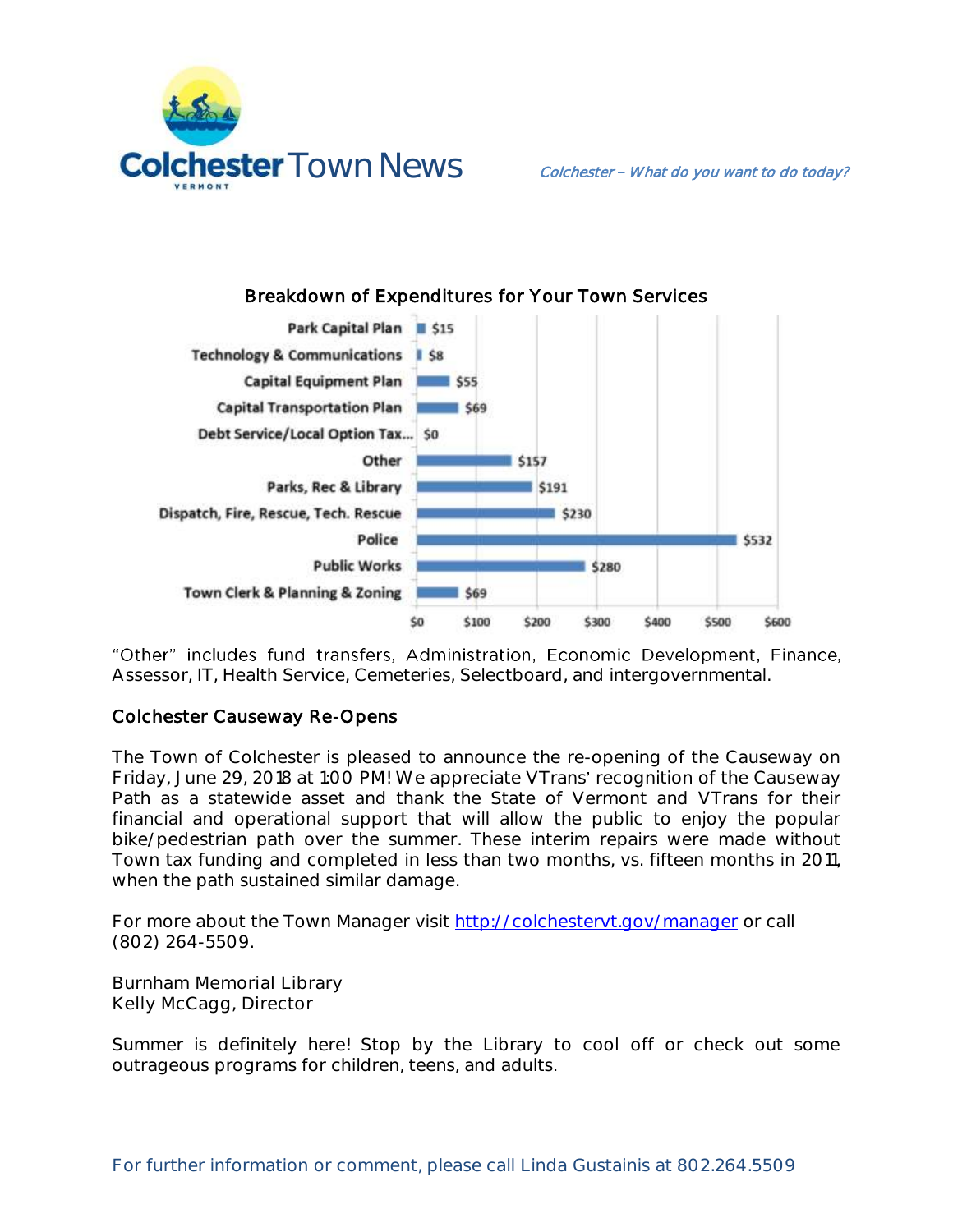

Summer Reading: This year's Summer Reading theme is LIBRARIES ROCK! Registration began the first day of summer vacation and we already have 175 kids participating! If you haven't registered yet, call or come in-it only takes a minute and you'll be on your way to winning cool prizes. The Summer Reading Program is for readers and pre-readers of all ages.

Embodied Theater with Michelle: Friday, July 6, 2 pm. Participants will learn the art of listening, to themselves and others, through theater games, sound games, and movement activities. This program is best suited for ages 7 & up. Sign up at our website.

Kids/Teens KPop Party: Monday, July 9, 4pm. Discover/explore the world of Korean Pop Stars. We'll have stations that include singing, dancing, and more, run by KPop enthusiasts that will help transform you into the perfect KPop character. Teens take over at 5pm. Registration required.

Breakout Room: Tuesday, July 10. This time our theme is Rhythm Rocks. Participants will listen to the rhythm to break out of our musically themed escape room. Children 5 and up can register for one of the following sessions: 10:30am, 12:00, or 2:00pm. Teens will begin at 4pm. This is a popular program that fills quickly so be sure to register online.

Teen Craft: Thursday, July 19, 4pm. Relax by making a CD Mandala. Calming to paint, shiny and sparkly when finished, these make the perfect locker or wall décor. Teens entering grades 6-12, register online.

Annual Vintage Car Show July 21, 10am. Adults, mark your calendars! Members of the Vermont Automobile Enthusiast Club will be on hand with their classic rides. Come back at 6:30pm for Marc Berger in concert at the Meeting House. Marc has performed with Bob Dylan and at Austin's SXSW Music Festival. His latest album, RIDE, is a collection of songs about the American West. Both programs are free and open to all ages.

Community Music Circle with Rob Zollman: Thursday, July 26, 11am. Everyone is encouraged to participate in a circle of music making. Songs are diverse in tonality, rhythm, and subject matter and originate from all over the world.

Stuffies' Night Out: Friday, July 27, 5pm. Let your stuffie have the night of its life! We'll have games, dress-up, movies, and fabulous teen babysitters. All stuffies will be well-cared for during their library adventure. Stuffie pick up will be Saturday morning, with report card and pictures included.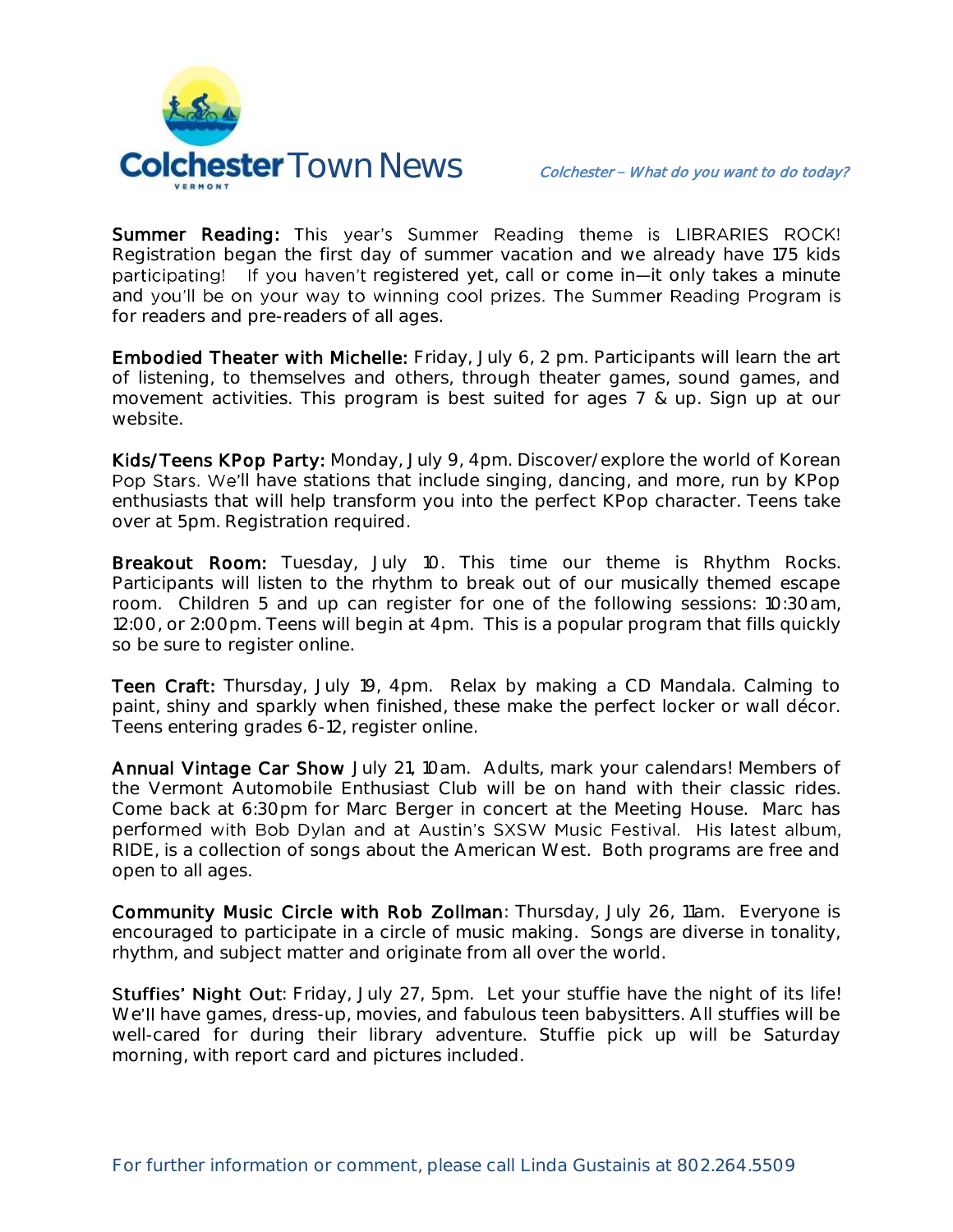

Find registration links to all programs at: [https://colchestervt.gov/609/Sign-Up-for-](https://colchestervt.gov/609/Sign-Up-for-Summer)**[Summer](https://colchestervt.gov/609/Sign-Up-for-Summer)** 

For more about Burnham Library events visit<http://colchestervt.gov/library> or call (802) 264-5660.

**Parks and Recreation Department Glen Cuttitta, Director**

Summer is a busy time for the Parks & Recreation Department! Here are some reminders and activities to look for:

- Bayside Park Tennis Courts (both upper and lower) are scheduled for resurfacing & repairs July 9 - 13. The Courts will be closed during this time and the nets will be removed.
- The Summer Concert Series at Lower Bayside (beachside) Thursdays, July 12 - August. 2! All shows begin at 7:00pm.
- Movies in the Park Friday nights, August 3 September 14 at 7:30pm. Call 264-5645 for a full listing of features. Some concert & movie nights will feature concessions from local food trucks or pop-up vendors, so come hungry! Visit our website or Facebook page for details on which vendors are confirmed.
- Uuly is a great time to visit Bayside Beach to swim, visit the Inflatable Water Park, or rent a kayak, stand up paddleboard, or pedal boat! Details can be found at http://bit.ly/BaysidePaddleSports. Frequent visitors should ask about our punch passes for discounts!
- The 34th Annual Colchester Triathlon will be on Sunday, July 29. Visit www.colchestertri.com for details. If you don't want to race, we would love the help of some volunteers! Contact Mike at mlapan@colchestervt.gov if you'd like to get involved. Expect increased traffic in the Blakely Rd./Lakeshore Dr. area on the morning of the race.
- **Muck It Up Adventure Race** Saturday, September 29 at Upper Bayside. This is an off-road triathlon with trail running, mountain biking, and paddling. Visit http://bit.ly/MuckItUp for details and to register.
- **Parks & Rec has discounted tickets to Great Escape and Six Flags New** England! Stop by our office during regular hours to purchase. Cash or check ONLY.

For more about Parks & Rec visit [http://colchestervt.gov/recreation](http://colchestervt.gov/Recreation/parksNRec.shtml) or call (802) 264-5640.

**Upcoming Town Meetings:** 

Planning Commission: 1st & 3rd Tuesdays of the month, 7:00pm. July only changes: July Planning Commission meetings will be held on 7/10 and 7/24 at the Meeting House on Main St.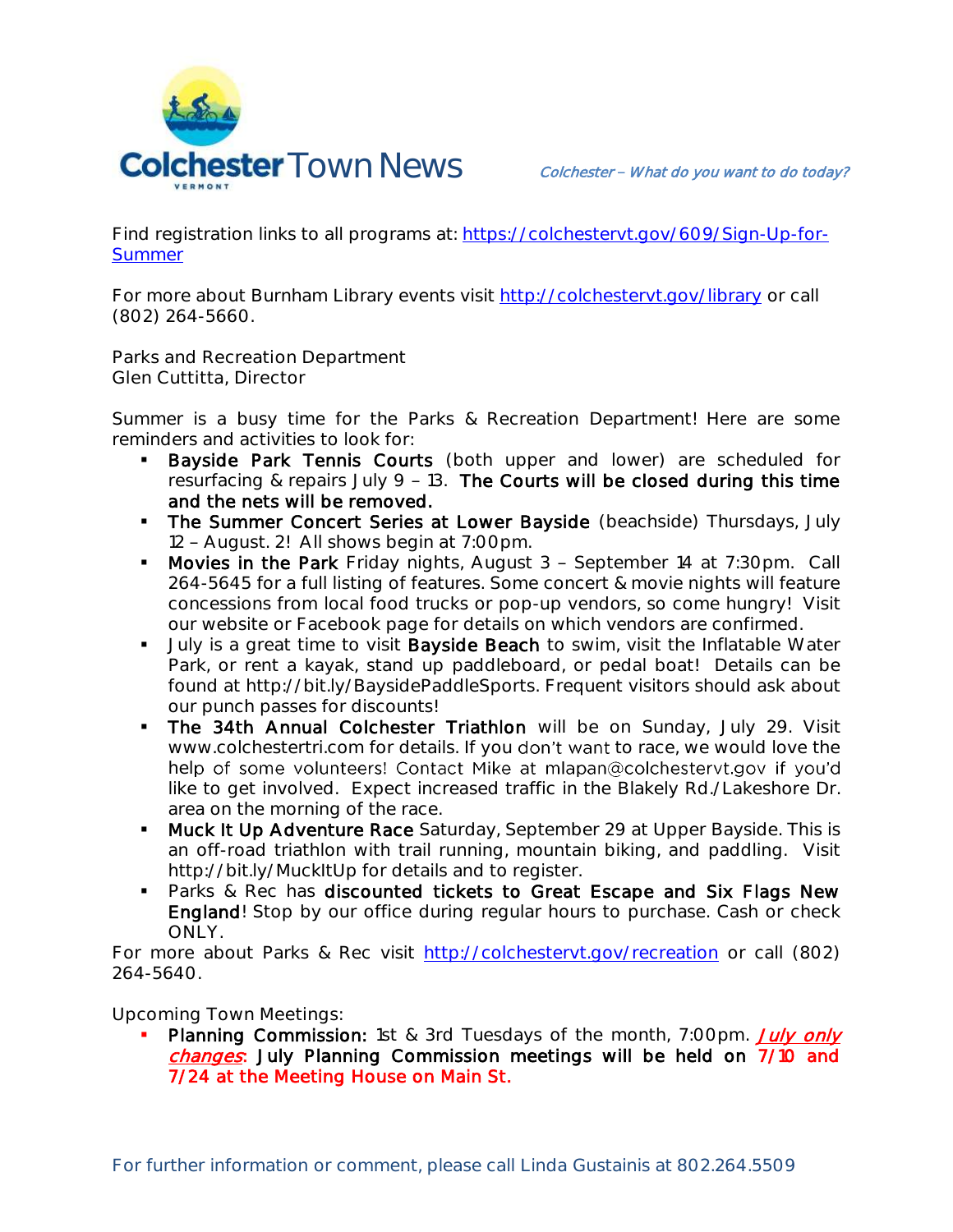

- Development Review Board: 2<sup>nd</sup> Wednesday of the month, 7:00pm. Next meeting: 7/11
- Recreation Advisory Board: 2<sup>nd</sup> Wednesday of the month, 7:00am, Champlain Room, 2<sup>nd</sup> floor, Next meeting: 7/11
- **Conservation Commission:** 3rd Monday of the month, 7:00pm, at the Bayside Activity Center or per agenda. Next meeting: 7/16
- **Selectboard:** 2nd & 4th Tuesday of the month, 6:30pm. July meetings: 7/10 and 7/24

(All meetings take place at the Colchester Town Offices, 781 Blakely Road, in the Outer Bay Conference Room on the 3<sup>rd</sup> floor unless otherwise noted.)

**Upcoming events:** 

• Annual Fourth of July Parade and Celebration Wednesday, July 4<sup>th</sup> 11:00am. Parade will again be held on Blakely Road due to continued roadwork on Main Street. Blakely Road will be closed from 11:00 AM to 12:30 PM including Lakeshore Drive, Williams Road, and Malletts Bay Ave.

 Parade will start from Colchester High School and end at Lavigne Road. Parking will be available at the school lots (CHS, CMS, and MBS) and at the Colchester Town Offices lot. Visitors are asked not to park on the Blakely Road shoulders during the morning hours of the parade.

## Other 4th of July events include:

- the 5K Fun Run at Union Memorial School
- Lifeguards on duty at Bayside Beach (including SUP, kayak, pedal boat, and inflatable water park rentals)
- Music and food concessions at Bayside Park
- Fireworks show over the Bayside Softball Field at dusk.
- **34th Annual Colchester Triathlon**: Sunday, July 29, 8:30am at Bayside Park; Visit https://www.colchestertri.com/ for details. Registration is now open for individuals and teams.

**Notices:**

- The Colchester Town Offices will be closed on Wednesday, July 4 in observance of Independence Day.
- **Hot Weather Health Advisory!** The National Weather Service has issued a heat advisory for the Champlain Valley through Monday and high temperatures are forecast in the 90s through most of this week. If you experience muscle cramps, heavy sweating, nausea, headache or lightheadedness treat with fluids and rest in a cooler place. If symptoms persist, get worse, or confusion or loss of consciousness occurs, dial 911. Learn more